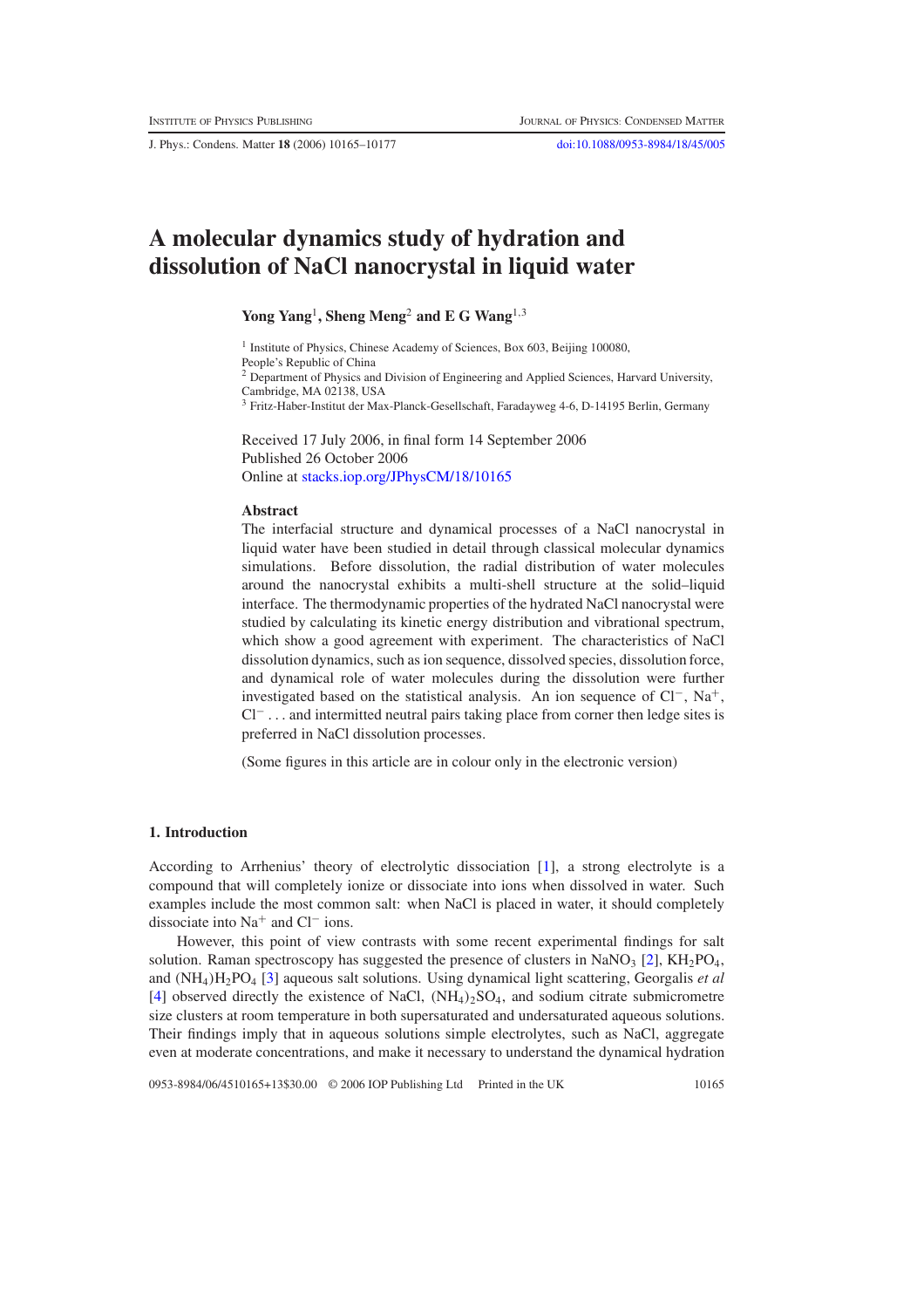process of salt nanoclusters in liquid water, which is also important for the dissolution mechanism in aqueous solutions. On the other hand, the synthesis of nanocrystals [\[5\]](#page-12-4) from solution requires a molecular-level study for the kinetic process occurring in the liquid–solid interface. The hydration process of a NaCl nanocrystal in liquid water can serve as a good prototype for the purpose.

Besides experiments, computational simulations are receiving great interest in the way of understanding a number of processes that take place in solutions at molecular level. For example, molecular dynamics (MD) simulations based on empirical potentials and model systems have revealed dynamical processes at the liquid–solid interface [\[6,](#page-12-5) [7\]](#page-12-6) as well as the effect of water in the early stage of dissolution for NaCl nanocrystals [\[8\]](#page-12-7), and observed initial events for NaCl nucleation in supersaturated solutions [\[9\]](#page-12-8), or from an evaporating salt solution  $[10]$ , or nucleation from the melting state of NaCl cluster  $[11]$ . Even so, little is known about the pre-solvation state of the NaCl nanocrystals and the detailed dissolution mechanism.

It is the aim of this paper to present a comprehensive study of the hydration and dissolution dynamics of NaCl nanocrystals in liquid water, using classical molecular dynamics simulations. The ratio between numbers of NaCl units and water molecules,  $N(NaCl)/N(H<sub>2</sub>O)$ , corresponds to an undersaturated NaCl solution. In our early study [\[8\]](#page-12-7), the ion sequence of Cl−, Na+,Cl−,..., dissolution sites at crystal corners and the directional preference of dissolved ions were found. Here we extend our simulations from one trajectory [\[8\]](#page-12-7) to a number of different initial configurations, and to a much longer simulation time for some of them. Detailed statistical analysis based on the massive MD trajectories has been performed. We found that the number of water molecules in the hydration shell of the nanocrystal fluctuates significantly. The radial distribution of water molecules around the nanocrystal shows clearly three peaks, corresponding to the main feature of the hydration structure of the NaCl nanocrystal. The thermal motions of the nanocrystal were investigated by comparing kinetic energy distribution of inner and surface ions, and by calculating the vibration spectra. The dynamical roles that water plays during the dissolution were further studied by analysing its thermodynamical properties in the NaCl solution.

## **2. Computational methods**

Classical molecular dynamics was performed using the AMBER 6 package [\[12\]](#page-12-11). The simulation supercell, shown in figure [1\(](#page-2-0)a), consists of 32 Na<sup>+</sup> and 32 Cl<sup>−</sup> ions in a cubic nanocrystal (with ∼11.3 Å in each direction) surrounded by 625 water molecules in the liquid state with a density of  $\sim$ 1 g cm<sup>-3</sup>. The interface between solid and liquid has thus six equivalent (100) faces. The water–water interaction is described by the TIP3P model [\[13\]](#page-12-12), while the ion–ion and ion–water interactions are described by the PARM94 force field provided by AMBER 6 [\[12\]](#page-12-11). The system used for modelling the hydration process of the nanocrystal was prepared with an initial equilibration at ∼300 K for 150 ps and then heated up to ∼350 K for 100 ps, before the production run. The temperature of 350 K was chosen to enhance the dissolution process. Harmonic restraints on the NaCl crystal coordinates were used during the equilibration procedure. The initial simulation box was 27.86  $\AA \times 27.88 \AA \times 27.50 \AA$  in size, which fluctuates within  $0.5 \text{ Å}$  during the NTP (canonical ensemble with constant pressure) simulations. The other systems used for statistical study of the dissolution were equilibrated for at least 250 ps before MD simulations at ∼350 K. A periodic boundary condition was applied. The particle mesh Ewald method [\[14,](#page-12-13) [15\]](#page-12-14) was used to calculate the electrostatic energies and forces, and the van der Waals interactions. The real space part of the Ewald sum was truncated at 10 Å. A time step of 0.5 fs was used, and the OH vibrations were frozen using the SHAKE algorithm [\[16\]](#page-12-15). The temperature and pressure were controlled by a Berendsen's thermostat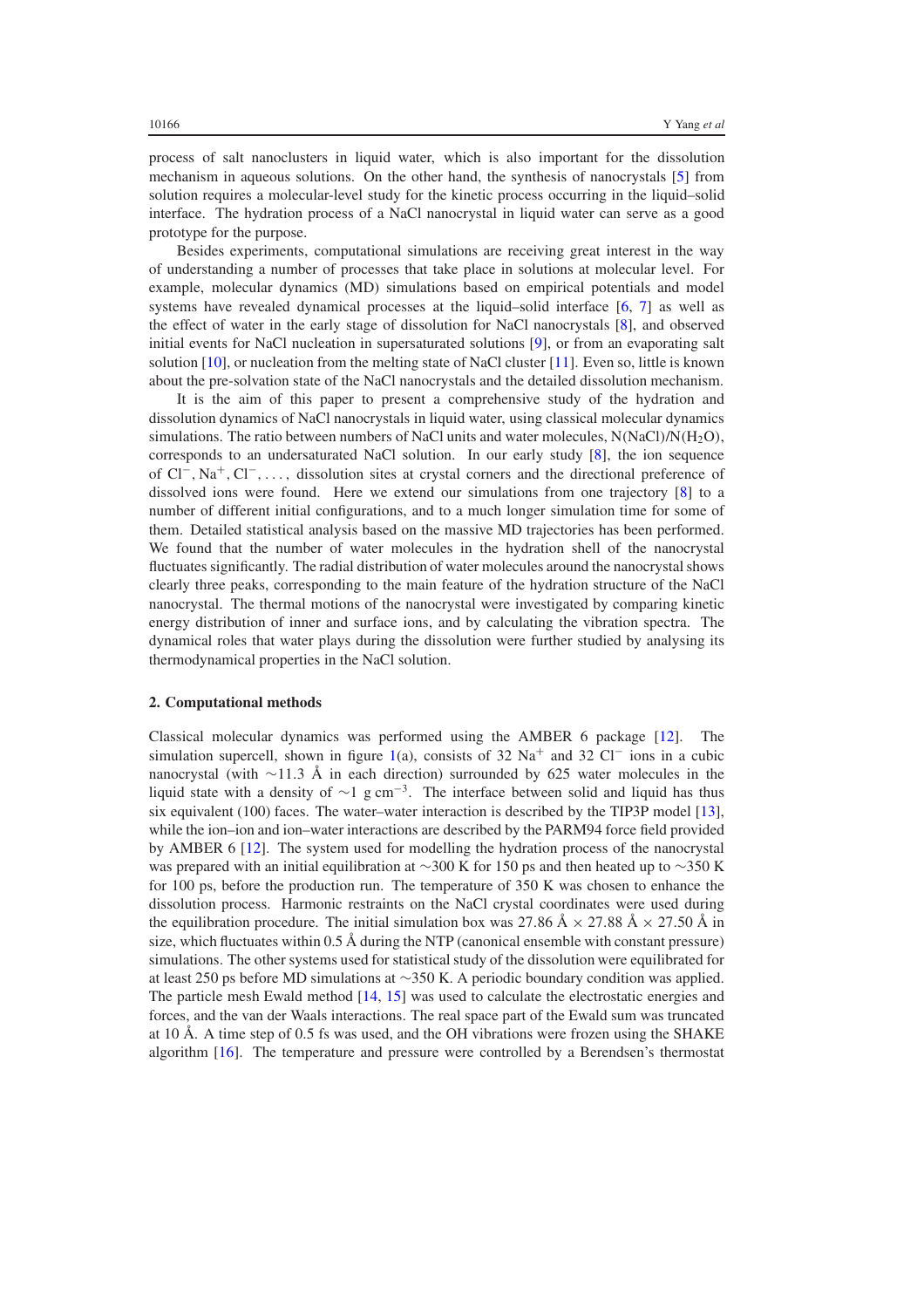<span id="page-2-0"></span>

**Figure 1.** (a) The unit cell used in the simulations with 32 NaCl pairs and 625 water molecules. The Na<sup>+</sup> and Cl<sup>−</sup> ions are represented by purple (small) and green (large) balls, respectively. Water molecules are represented by bended sticks (small for hydrogen and large for oxygen). (b)–(j) Snapshots in an MD simulation at *t* = 241.635 ps (b), 369.9 ps (c), 2013 ps (d), 2088 ps (e), 2108 ps (f), 2450 ps (g), 2475 ps (h), 3297.5 ps (i), 3625 ps (j), showing a dissolution sequence of Cl<sup>−</sup>, Na<sup>+</sup>, Cl<sup>−</sup>, Na<sup>+</sup> .... For clarity, the hydrogen atoms are not shown in the snapshots.

and barostat [\[17\]](#page-12-16), respectively, towards the target values of 350 K and 1 bar. For simulations longer than 1.8 ns, the velocities of the water molecules and the NaCl nanocrystal were reset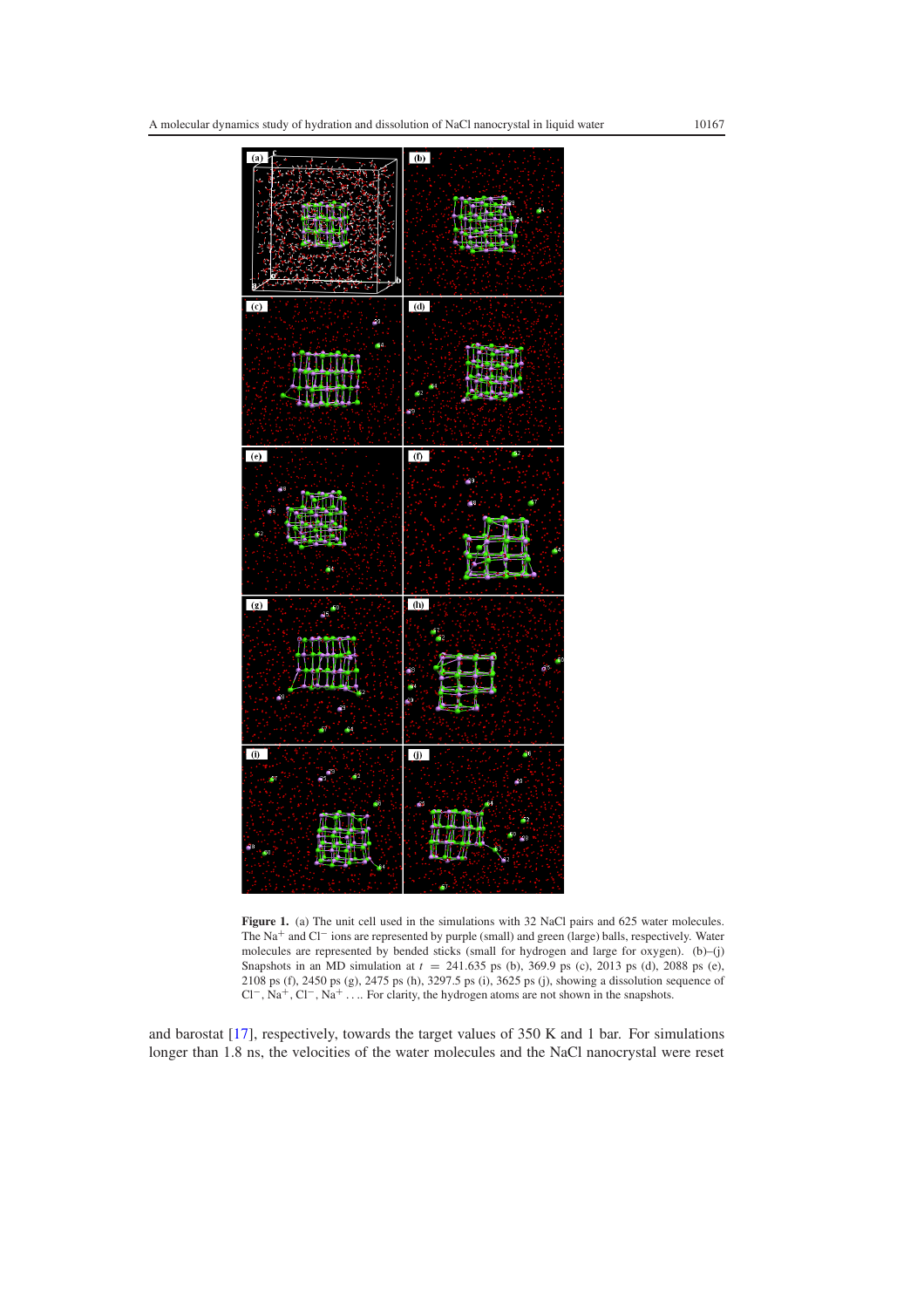<span id="page-3-0"></span>

**Figure 2.** Time evolution of the averaged water coordination number (CN) around the nanocrystal: (a) corner sites; (b) edge sites; (c) NaCl(100) surfaces of the NaCl nanocrystal.

by a Maxwellian distribution at 350 K while the ionic configurations were kept for continuous simulations.

The validity of the model potentials used in AMBER was tested by comparing with *ab initio* calculations for Na<sup>+</sup> (H<sub>2</sub>O)<sub>*n*</sub> and Cl<sup>−</sup> (H<sub>2</sub>O)<sub>*n*</sub> ( $n = 1-3$ ) clusters and water adsorption on the NaCl(100) surface. A good agreement was found [\[8\]](#page-12-7). In addition, the cohesive energy of bulk NaCl is calculated by AMBER to be −188.7 kcal mol<sup>-1</sup> ( $\sim$ 8.2 eV per ion pair), very close to the  $-185.5$  kcal mol<sup>-1</sup> given by experiment [\[18\]](#page-12-17).

## **3. Results and discussion**

#### *3.1. Before dissolution*

*3.1.1. Water distribution around the nanocrystal.* The distribution of the water molecules at the H2O/NaCl interface plays a central role in the dissolution and crystallization process. Figure [2](#page-3-0) shows the time evolution of the average water coordination number (CN) of the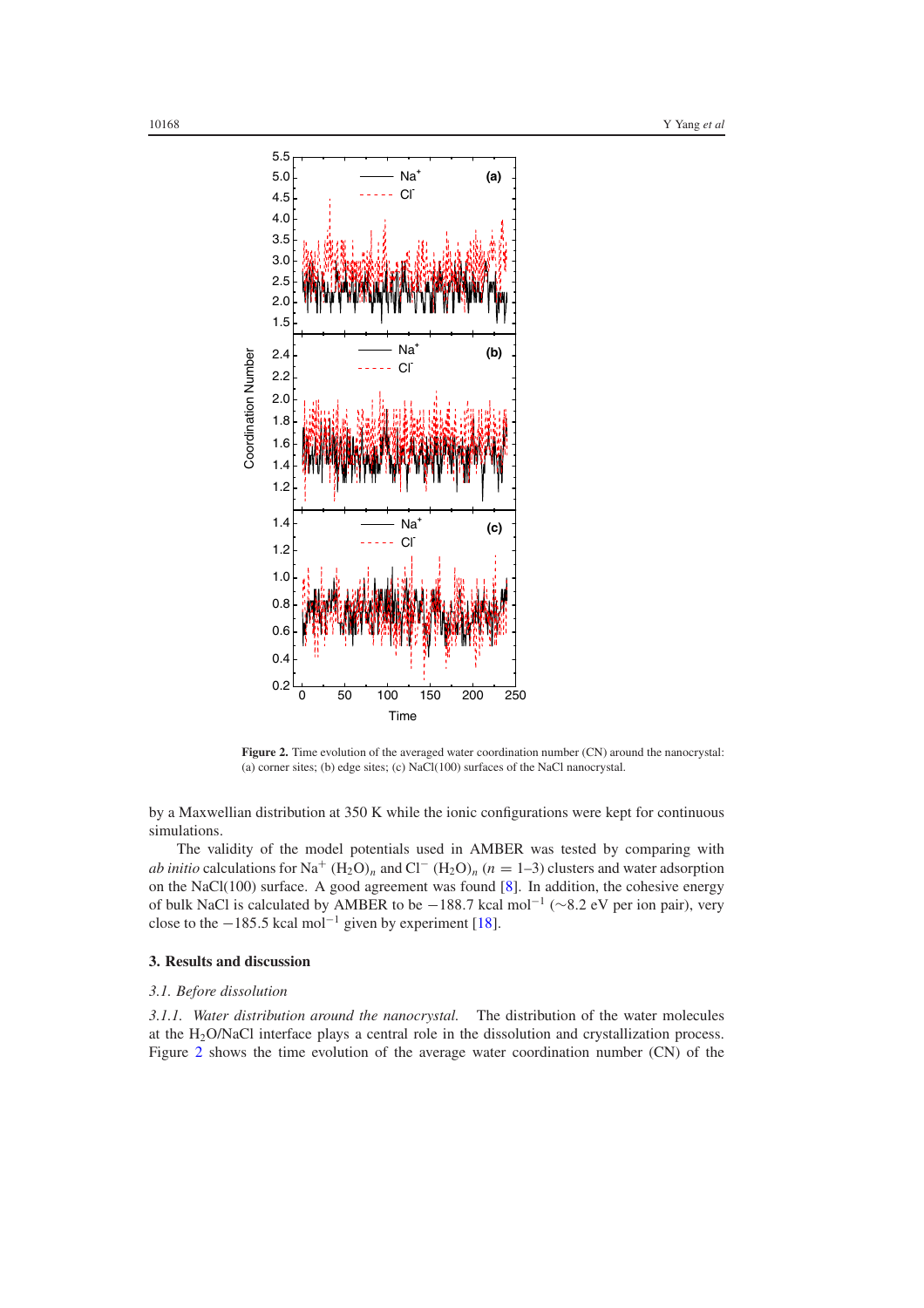<span id="page-4-0"></span>

**Figure 3.** Radial density of water molecules around the nanocrystal, as a function of distance to the surface of the nanocrystal.

surface Na<sup>+</sup> and Cl<sup>−</sup> ions at the non-equivalent sites (corner, edge, NaCl(100) surface) of the nanocrystal. The CN is defined by counting the number of water molecules within a sphere, i.e., *r*<sub>Cl−O</sub>  $\leq$  3.90 Å, and *r*<sub>Cl−H</sub>  $\leq$  3 Å for Cl<sup>−</sup> and *r*<sub>Na−O</sub>  $\leq$  3.25 Å for Na<sup>+</sup> respectively, according to the hydration radii of Na<sup>+</sup> and Cl<sup>−</sup> ions in aqueous solution. In the solution state, these numbers correspond to the number of water molecules in the first hydration shell of the  $Na<sup>+</sup>$ and Cl<sup>−</sup> ions. The statistics were performed for the first 240 ps, because the dissolution process started at ∼232 ps, and took about 15 ps to dissolve the first corner ion. From figures [2\(](#page-3-0)a) to (c), the water CN shows a general tendency of decreasing, due to the decrease of water– NaCl contact angle ( $\sim \frac{7}{8} \times 2\pi$ ,  $\frac{3}{4} \times 2\pi$ ,  $\frac{1}{2} \times 2\pi$  for corner, edge, NaCl(100), respectively). On average, the water CNs of Cl<sup>−</sup> at corner and edge sites are larger than the corresponding numbers of  $Na<sup>+</sup>$ . The water CN of the two type of ions appears to have the same average value at the NaCl(100) surface (figure  $2(c)$  $2(c)$ ).

The average water CN for the surface ions during the first 240 ps is ∼2.3 H<sub>2</sub>O/NaCl unit, which can be regarded as the first hydration shell of the nanocrystal. One can find that the water CN fluctuates with considerable amplitude during the hydration process, and the water CN of Cl<sup>−</sup> exhibits larger fluctuation than that of Na<sup>+</sup>. As we will show below, this is the microscopic driving force for the dissolution of the nanocrystal in liquid water.

To explore the statistical properties, the density distribution of water molecules around the nanocrystal during the first 232 ps was investigated. In the following discussion, we use the distance to the surface of the nanocrystal as the variable. However, it is difficult to calculate the average water density at the solid–liquid interface accurately, due to the fact that the surface area and the volume of the nanocrystal fluctuate with small amplitude during the MD simulations. By neglecting the fluctuation in the shape and volume of the nanocrystal, the average radial density, which is defined by the division between the number of water molecules in a thin shell copying the crystal surface with the shell thickness of  $\delta Z$ , can give us valuable information, as shown in figure [3.](#page-4-0) The water density is rescaled with reference to the density of bulk water. Three peaks appear in the curves. In fact, the peaks, marked as A, B, and C in figure [3,](#page-4-0) are correlated with the local structure of water in the  $H<sub>2</sub>$ O/NaCl interface region. The first peak, which is located at a distance of  $\sim$ 2.40 Å to the surface of the nanocrystal, corresponds to the first water layer that covers the NaCl(100) surface. This means that the average water (O atom)–NaCl(100) separation is ~2.40 Å. Similarly, the second peak  $(Z_{O-NaCl(100)} \sim 3.27$  Å)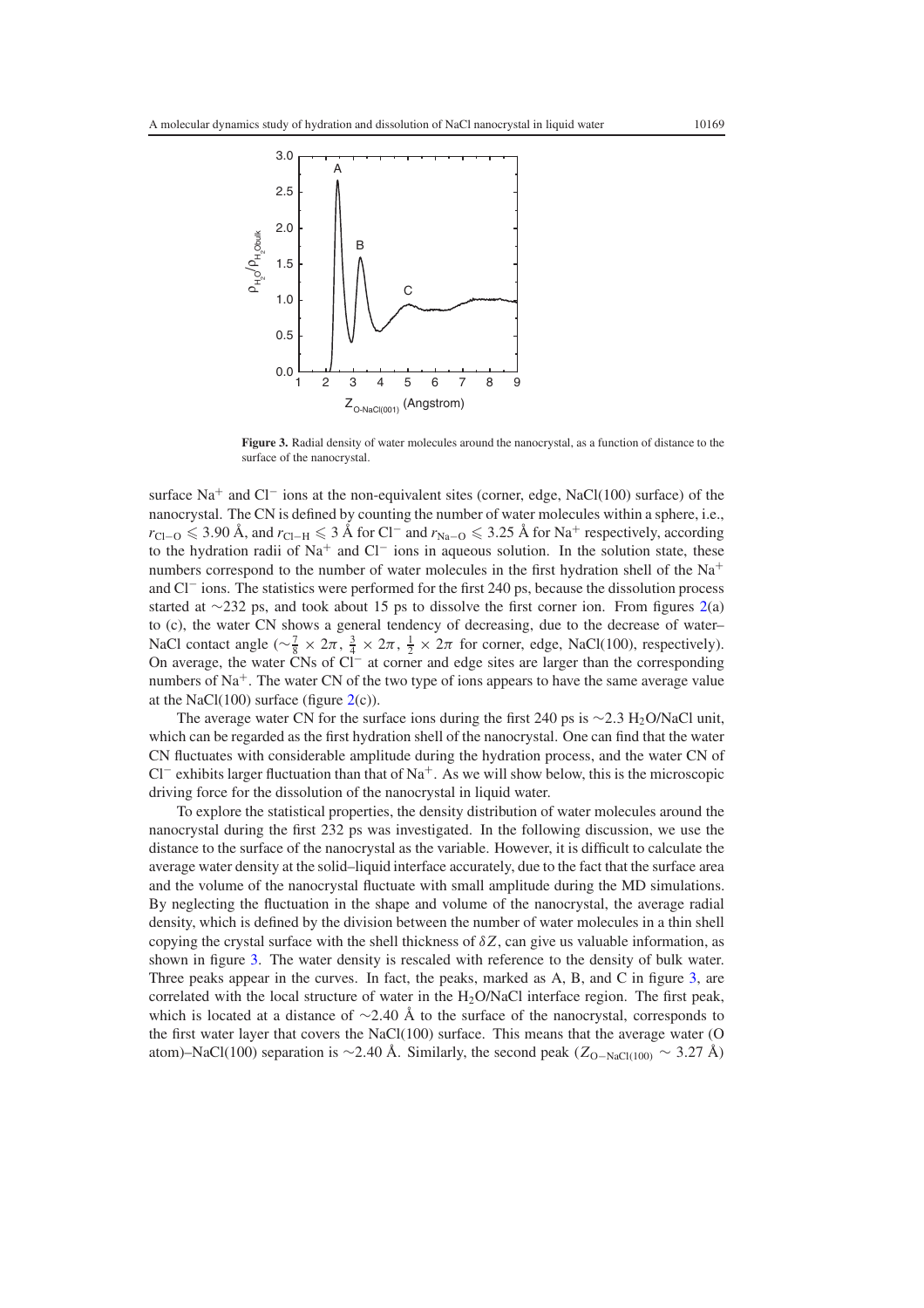and the third peak ( $Z_{\text{O}-\text{NaCl}(100)} \sim 5.00$  Å) correspond to the second and the third hydration layer of the NaCl nanocrystal, respectively. The minimum of the third peak sits at ∼5.5 A, ˚ which indicates the presence of an ordered water network at  $Z_{O-NaC(100)} \le 5.5$  Å. This result is supported by recent experimental observations at the water–NaCl(100) interface [\[19\]](#page-12-18). A similar result was reported by MD simulations at the water–NaCl(100) interface [\[20\]](#page-12-19), although the height of peaks shows a small difference, and the position of the third peak differs by  $∼1$  Å, which may result from the finite crystal size in our calculation, while a periodic infinite NaCl(100) slab (in the *X*, *Y* plane) was used in the simulation there [\[20\]](#page-12-19). In figure [3,](#page-4-0) the water density remains almost constant at  $\sim$ 0.87 g cm<sup>-3</sup> at distance  $Z_{\text{O-NaCl}(100)} = 5.5$ –6.5 Å, then increases to the bulk water density at  $\sim$ 7.5 Å. This is the transition region from interface water to bulk water. As the distance  $Z_{\text{O}-\text{NaCl}(100)}$  increases to more than 7.5 Å, the density of water molecules approaches the bulk density, which is  $\sim$ 1 g cm<sup>-3</sup>; no peaks are observed.

*3.1.2. Thermal motions of the NaCl nanocrystal.* The nanocrystal translates and rotates in liquid water due to thermal motions of the Na<sup>+</sup> and Cl<sup>−</sup> ions and energy exchange with water. We have studied the kinetic energy distribution of ions inside and outside the crystal at four typical positions: inner site, the NaCl(100) surface, edge site, and corner site.

The calculation was carried out for the first 232 ps, before the dissolution started. Based on a Maxwell velocity distribution, the kinetic energy distribution of single particle is (see the appendix):

$$
p(E_{k}) = 2\pi \left(\frac{1}{\pi k_{\rm B}T}\right)^{\frac{3}{2}} \sqrt{E_{k}} e^{-\frac{E_{k}}{k_{\rm B}T}}.
$$
\n(1)

The statistical distribution of  $p(E_k)dE_k$  is shown in figure [4.](#page-6-0) The shapes of the kinetic energy distribution curves are independent of the mass of the particles and the force field that the particle experiences.

The maxima of the curves are determined as  $\frac{dp(E_k)}{dE_k} = 0$ , and the positions of the peaks are  $E_{\text{km}} = \frac{1}{2} k_{\text{B}} T$ . At  $T = 350 \text{ K}$ ,  $E_{\text{km}} \approx 0.35 \text{ kcal mol}^{-1}$ , in good agreement with the peak positions shown in figure [4.](#page-6-0) The average kinetic energies of all the configurations are located at ∼1 kcal mol<sup>-1</sup>. This result is reasonable. According to statistical mechanics, the average kinetic energy of *N*<sub>A</sub> particles at 350 K is calculated to be  $\bar{E}_k = \frac{3}{2} N_A k_B T = 1.04$  kcal mol<sup>-1</sup>. All these results clearly indicate that the systems in our simulation are in thermal equilibrium states.

Another important aspect of thermal motions is the vibrational spectrum, which can be obtained through Fourier transform of the velocity–velocity autocorrelation function:

$$
C_{\text{vv}}(\omega) = \frac{1}{N} \sum_{I=1}^{N} \int dt [\vec{V}_I(t) \cdot \vec{V}_I(0)] e^{i\omega t}.
$$
 (2)

The calculated spectra for the NaCl nanocrystal and for the liquid water around it are shown in figure [5.](#page-7-0) The trajectories used in our spectra analysis cover 10 ps with 20 000 configurations. The spectra for the NaCl nanocrystal and the liquid water are shown in figures  $5(a)$  $5(a)$  and (b), respectively, corresponding to the translational and rotational motions of the NaCl nanocrystal and the water molecules. Four inequivalent positions of the nanocrystal, i.e., the corner sites, the edge sites, the (100) face sites and the bulk inner sites, are considered here. Because of the mass difference of Na<sup>+</sup> and Cl<sup>−</sup> ions, there should be at least  $2 \times 4 \times 3$  different modes in the spectra, which are included in figure  $5(a)$  $5(a)$ . Suppose that the interactions between the ions of NaCl nanocrystal satisfy the harmonic approximation. Then, the vibration modes can be classified by the bonding sites and the mass of the ions. The relation between the vibration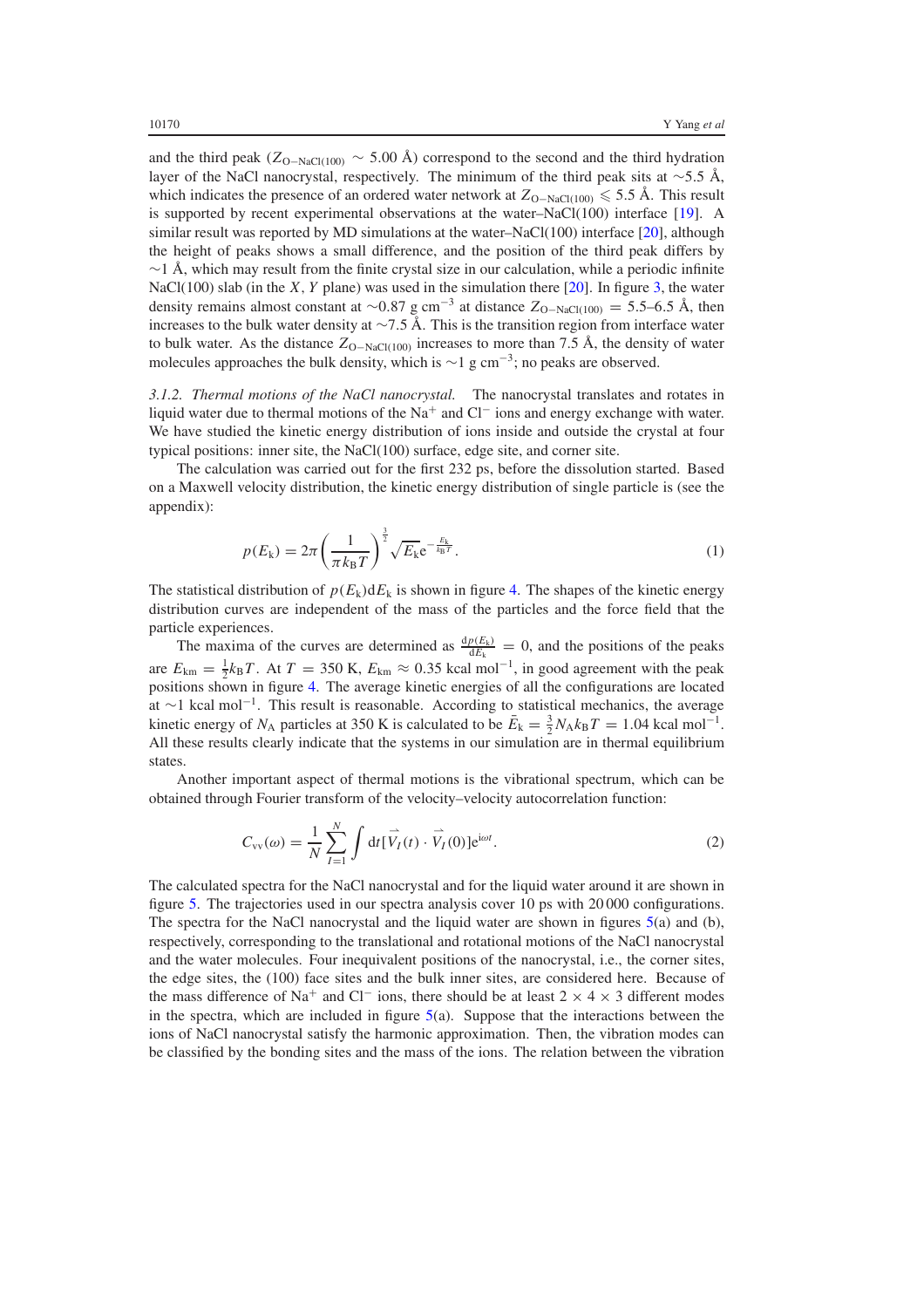<span id="page-6-0"></span>

**Figure 4.** Statistical distribution of the kinetic energies of the single Na<sup>+</sup> (a) and Cl<sup>−</sup> (b) ions at different sites of the NaCl nanocrystal. Here  $N(\%) = p(E_k) dE_k$ . Each calculation was done for the first 232 ps with 464 000 configurations. The data points are sampled with an energy interval of  $0.02$  kcal mol<sup>-1</sup>.

<span id="page-6-1"></span>frequency  $\omega$  and the mass of the ions *M* is

$$
\omega \propto \frac{1}{\sqrt{M}}.\tag{3}
$$

Therefore,

$$
\frac{\omega_{\text{Na}}}{\omega_{\text{Cl}}} = \sqrt{\frac{M_{\text{Cl}}}{M_{\text{Na}}}} \approx 1.24. \tag{4}
$$

The positions of the 24 typical peaks in figure  $5(a)$  $5(a)$ , and their classification according to equation [\(4\)](#page-6-1), are listed in table [1.](#page-7-1) One can see the simulated vibrational frequencies that are related to the harmonic eigenmotions of the Na<sup>+</sup> and Cl<sup>−</sup> ions satisfy the relation given in equation [\(4\)](#page-6-1) quite well, except for frequencies lower than 60 cm<sup>-1</sup>. The modes located between 152 and 213 cm−<sup>1</sup> are comparable with previous infrared spectra of NaCl crystal [\[21\]](#page-12-20), indicating the motions of the inner ions of the nanocrystal.

The spectrum of water molecules is far more complex—with vibrational overtones and combinations of librations (i.e., frustrated rotations, such as rocking, wagging, and twisting motions), due to the presence of hydrogen bonds. It shows the main feature of a broad peak at 450 cm<sup>-1</sup> and a shoulder at 800 cm<sup>-1</sup>. They have been measured in inelastic neutron scattering and infrared adsorption spectroscopy of liquid water (centred at 580 and 806 cm<sup>-1</sup>, respectively) [\[22–24\]](#page-12-21). The modes centred at 72, 165, 205, 391, 635, and 676 cm<sup>-1</sup> are also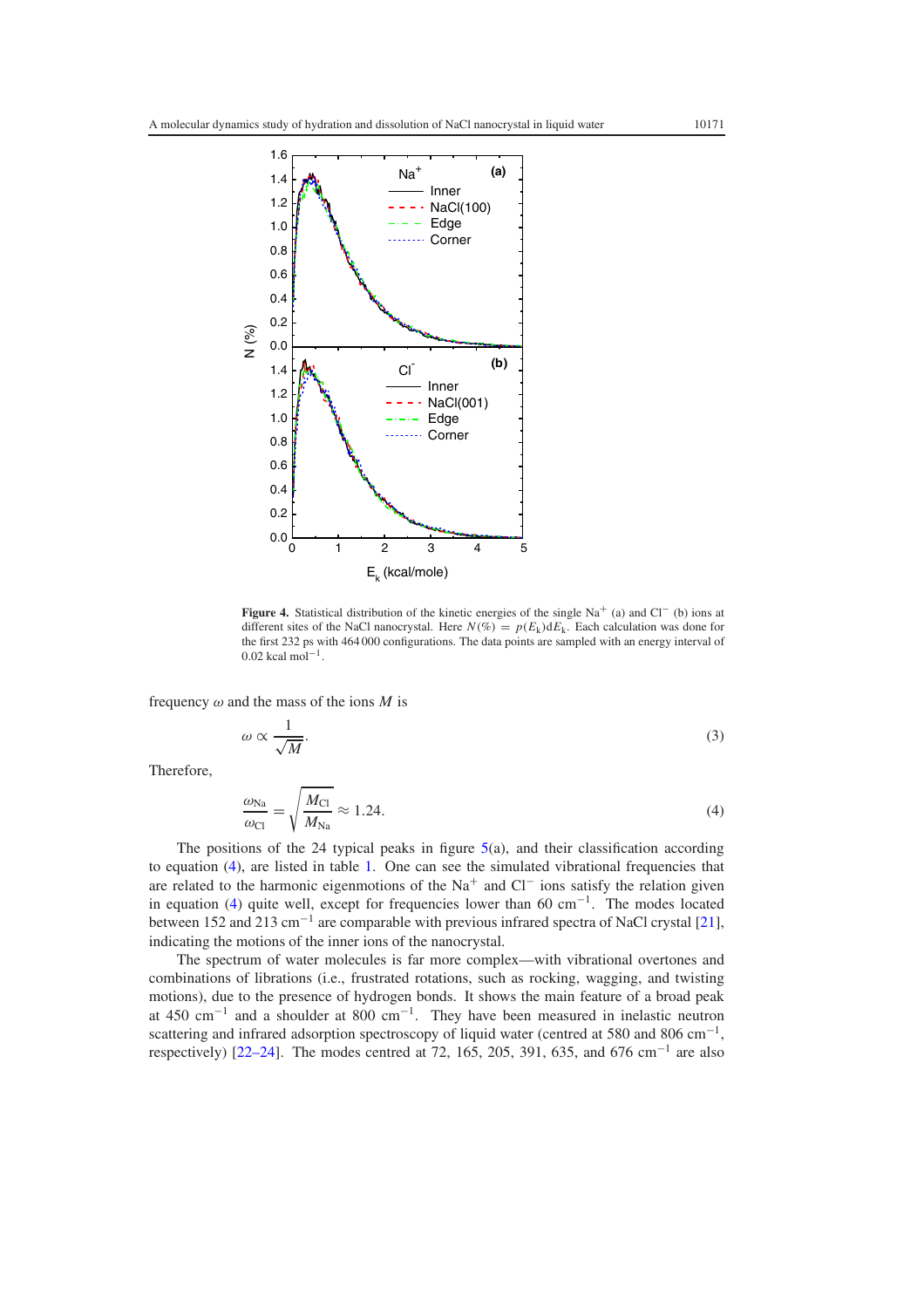<span id="page-7-0"></span>

<span id="page-7-1"></span>**Figure 5.** Calculated vibrational spectra of the NaCl nanocrystal (a) and liquid water around the nanocrystal (b).

**Table 1.** The 24 typical modes in the vibrational spectra of NaCl nanocrystal in water (figure [5\(](#page-7-0)a)). The first two lines are the vibrational modes calculated by MD simulations, which are related to the harmonic eigenmotions of Na<sup>+</sup> and Cl<sup>−</sup> ions, respectively. The third line is the corresponding harmonic eigenmodes related to the motions of Cl<sup>−</sup> ions, which are obtained via equation [\(4\)](#page-6-1) in the text and the vibrational modes related to Na<sup>+</sup> (the first line). The unit for frequency is  $cm^{-1}$ .

| Assignment of spectra | $\omega_1$ | $\omega_2$ | $\omega$ 3 | $\omega_4$ | $\omega_5$ | $\omega_6$ | $\omega_7$ | $\omega$ <sub>8</sub> | $\omega_9$ | $\omega_{10}$ | $\omega_{11}$ | $\omega$ 12 |
|-----------------------|------------|------------|------------|------------|------------|------------|------------|-----------------------|------------|---------------|---------------|-------------|
| $Na+$ simulation      | 566        | 506        | 443        | 395        | 361        | 277        | 265        | 247                   | 168        | 152           | 93            | 84          |
| $Cl^-$ simulation     | 460        | 407        | 353        | 313        | 295        | 223        | 213        | 193                   | 130        | 110           | 74            | 64          |
| $Cl^-$ harmonic       | 456        | 408        | 357        | 319        | 291        | 223        | 214        | 199                   | 135        | 123           | 75            | 68          |

in agreement with available theoretical [\[25\]](#page-12-22) and experimental results [\[26\]](#page-12-23). The shift of the peaks from bulk water values (e.g., 473 cm<sup>-1</sup> (figure [5\(](#page-7-0)b)) versus 580 cm<sup>-1</sup> [\[22,](#page-12-21) [23\]](#page-12-24)), and the emergence of new peaks (e.g., 281, 310, 538 cm<sup>-1</sup> in figure [5\(](#page-7-0)b)) reflect the influence of the NaCl nanocrystal on the vibrations of water. Because the OH vibrations are frozen in our simulations, intramolecular vibration modes are absent in the spectra.

## *3.2. Dissolution dynamics*

*3.2.1. Ion sequences and dissolution species.* We now discuss the dissolution dynamics of the NaCl nanocrystal. All the MD simulations were run at ∼350 K to facilitate the dissolution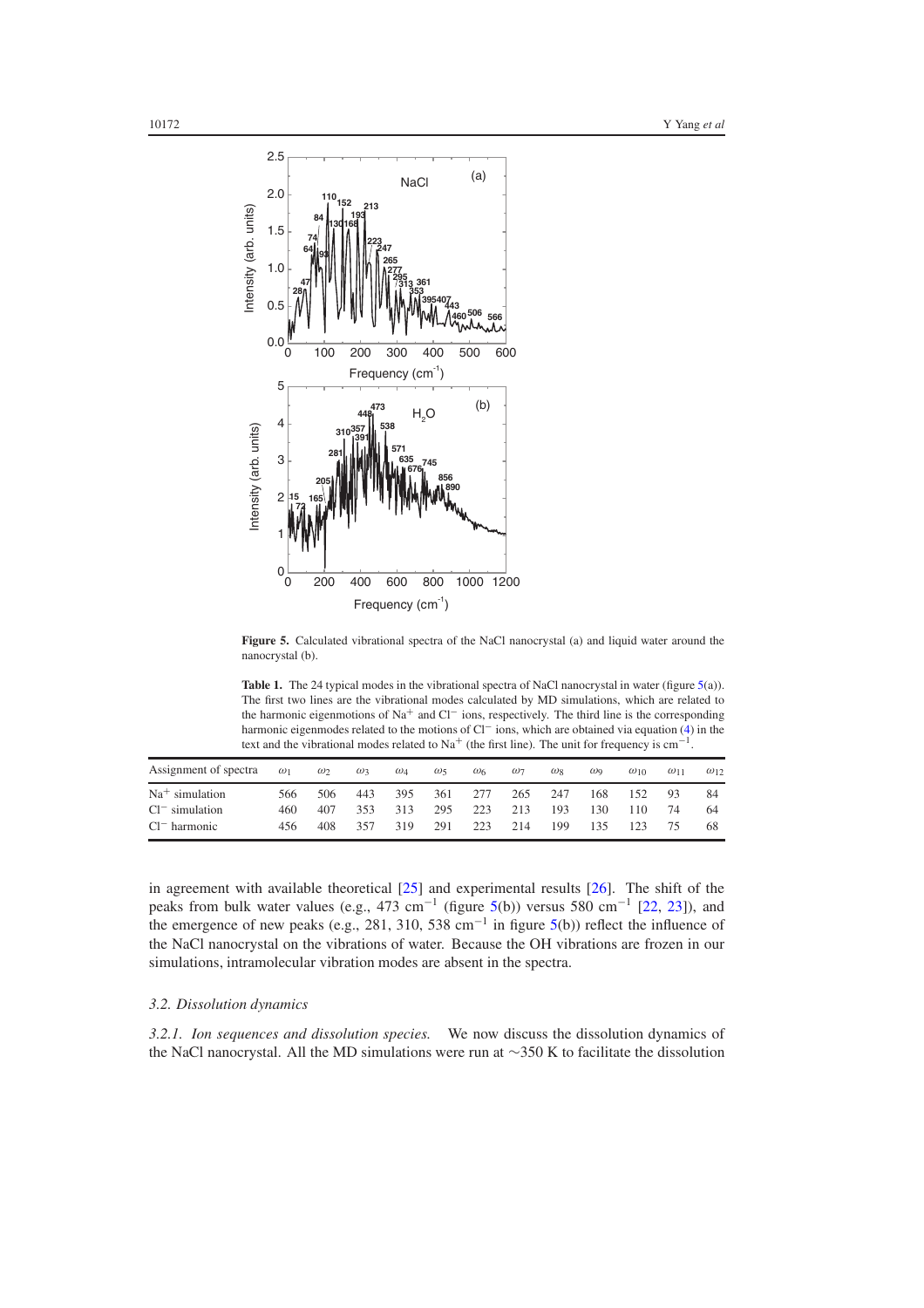process. The first atomic feature is the ion sequence during dissolution. A typical trajectory is shown in figure [1,](#page-2-0) where ion dissolution starts at ∼232 ps. For convenience, we tagged the Na+, Cl<sup>−</sup> ions with integers ranging from 1–64: 1–32 for Na<sup>+</sup> and 33–64 for Cl−. The first ion that dissolves into water is one of the corner site Cl<sup>−</sup> ions, marked as Cl<sup>64</sup> in figure [1\(](#page-2-0)b), and the second is one of its neighbour  $Na<sup>+</sup>$  ions,  $Na<sup>29</sup>$ , shown in figure [1\(](#page-2-0)c). The third one is  $Cl<sup>52</sup>$  (figure [1\(](#page-2-0)d)), and the fourth one is Na<sup>28</sup> at 2088 ps (figure 1(e)). At this stage, a ledge of the NaCl nanocrystal is completely dissolved. However, the dissolution process continues to proceed with the fifth ion, Cl<sup>57</sup>, which dissolves at  $t \sim 2108$  ps (figure [1\(](#page-2-0)f)). At  $t \sim 2430$  ps,  $Na<sup>25</sup>$  and  $Cl<sup>60</sup>$ , which are bonded at the edge site of the nanocrystal, dissolve into water almost simultaneously, in the form of a Na<sup>+</sup>–Cl<sup>-</sup> ion pair (figures [1\(](#page-2-0)g) and (h)). An ion sequence of  $Cl^-$ , Na<sup>+</sup>,  $Cl^-$ , Na<sup>+</sup>,  $Cl^-$ ,... was therefore observed for the dissolution of the first seven ions during the 2.5 ns MD simulations. This reveals both separated and charged ions (Na<sup>+</sup> or Cl<sup>−</sup>), and neutral ion pairs can be dissolved in liquid solution. However, the latter happens at much smaller probabilities as in our simulation.

As the NaCl dissolution further proceeds, the first dissolved ion,  $Cl<sup>64</sup>$ , attaches to the undissolved part of the nanocrystal on a different site. Another corner ion,  $Cl^{36}$ , then starts to leave the crystal (figure [1\(](#page-2-0)i)) at *t* ∼ 3297.5 ps. About 327.5 ps later, one of its neighbours, Na<sup>12</sup>, breaks two Na–Cl bonds and shows a tendency of dissolving (figure [1\(](#page-2-0)j)). Its neighbour  $Cl<sup>63</sup>$  is also dragged out with a Na–Cl bond sticking outwards from the nanocrystal. Indeed, both of them are dissolved into water in continuous simulations.

The dissolution process discussed above shows a tendency of maintaining the least charge separation of the nanocrystal: one anion is followed by or coupled to one cation. This also explains our observation that the dissolved species can be either single charged ions or neutral ion pairs, though the latter may have less probability and shorter lifetime than the former. In our simulations, we found that after the corner ion of the edge is dissolved, it has a high tendency to dissolve the Na<sup>+</sup> and Cl<sup>−</sup> at the edge in the form of bound Na<sup>+</sup>–Cl<sup>−</sup> pairs, and the dissolution was continued by corner ions and their nearest neighbours with the opposite charge. We expect that this microscopic equilibration can be extended to further dissolution of the nanocrystal, until the electrostatic forces contributed from the remaining part of the nanocrystal are negligible compared to the hydration forces of water.

Because the dissolution process is mainly a statistical process, it is important to look at the statistical properties of the dissolution processes. Aiming at obtaining statistical data, we did nine different MD simulations of dissolution dynamics with different starting configurations. Our results show that six dissolution events started with Cl<sup>−</sup> ions, and three dissolution events started with  $Na<sup>+</sup>$  ions. As for the initial dissolution sites, eight dissolution events started from corner sites, and one from the edge site. This supports the picture in our previous study [\[8\]](#page-12-7), that the Cl<sup>−</sup> ions tend to have better chance to dissolve into water than Na<sup>+</sup> ions, and dissolution events are more likely to begin with corner sites.

*3.2.2. Dissolution forces.* In most trajectories, the dissolution of the corner Na<sup>+</sup> and Cl<sup>−</sup> ions were started by breaking two of the three ionic bonds almost simultaneously, and the third bond was broken several picoseconds later, which leads to a directional preference in the early dissolution trajectories, i.e.,  $[111]$  rather than  $[111]$ . This can be understood from the difference in the energy barrier of removing one ion from the corner site in the two directions [\[8\]](#page-12-7), shown in figure [6.](#page-9-0) For illustration, we will further discuss two dissolution events and their driving forces in the prototype trajectory (figures [1\(](#page-2-0)b) and (c)), which started at ∼232 ps for Cl<sup>64</sup>, and  $\sim$ 324 ps for Na<sup>29</sup>.

Figure [7](#page-9-1) shows the forces acting on the two ions during their dissolution. Dissolution forces come from the electrostatic hydration forces of the nanocrystal. The absolute values of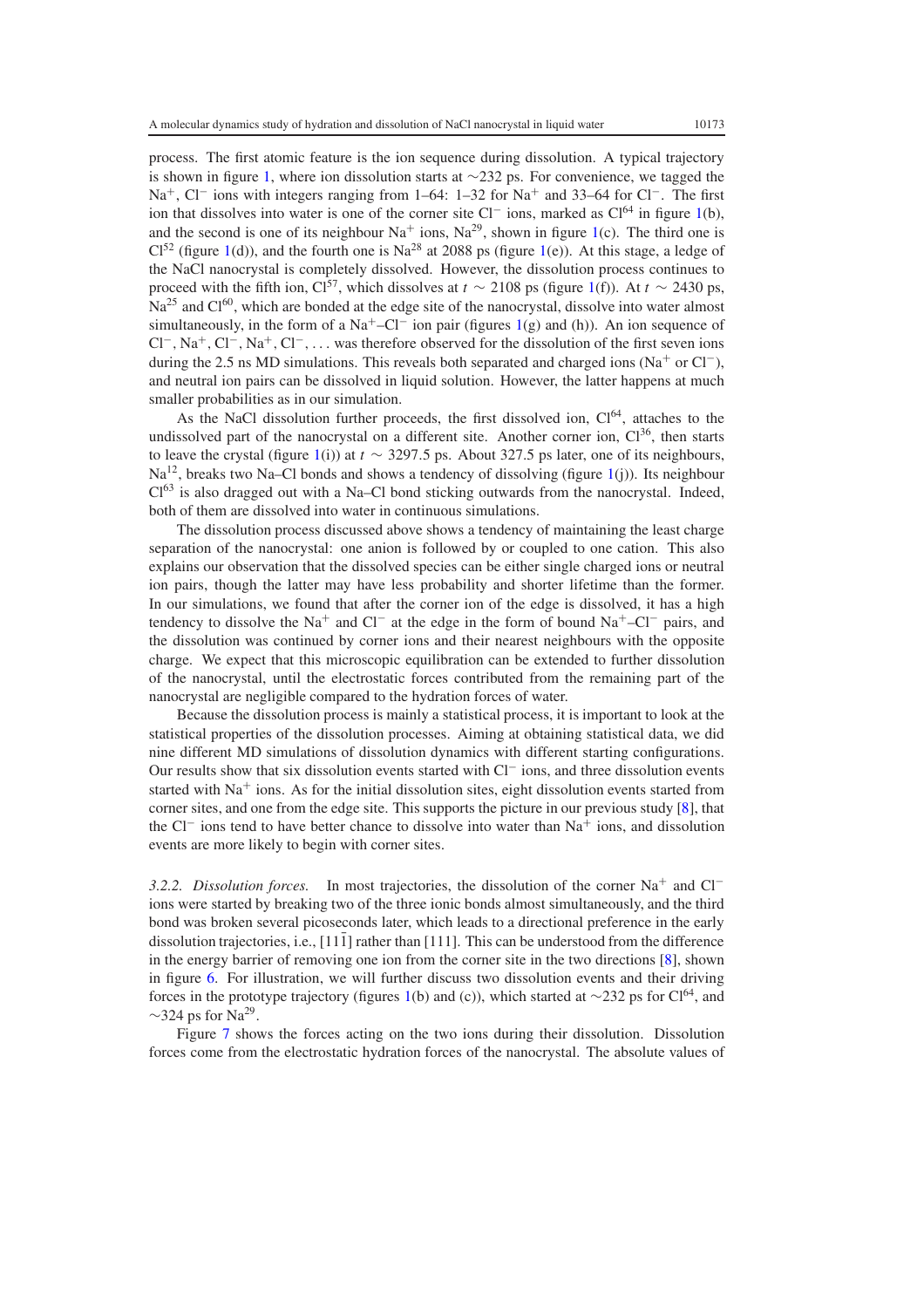<span id="page-9-0"></span>

**Figure 6.** The energy barrier for removing one Na<sup>+</sup> (Cl<sup>−</sup>) from the corner site of a pure NaCl crystal into vacuum along the [111] and [111] directions, respectively. The local frame of reference used in our calculations is constructed by the vectors  $\vec{a}$ ,  $\vec{b}$ ,  $\vec{n}$ .

<span id="page-9-1"></span>

Figure 7. Evolution of the force magnitudes acting on the dissolved Cl<sup>64</sup> (left panels) and Na<sup>29</sup> (right panels), and the angles formed between the forces and the facet normal  $\overrightarrow{n}$  (see figure [6\)](#page-9-0). The forces on the other two corner ions,  $Cl^{36}$  and  $Na^{28}$ , which do not dissolve during this period, are also shown for comparison. Arrows indicate the events when two Na–Cl bonds were broken during the dissolution process.

the forces were calculated using Newton's second law of motion, through the difference of the velocities between the present and next steps. The sign of the force is defined as follows: if the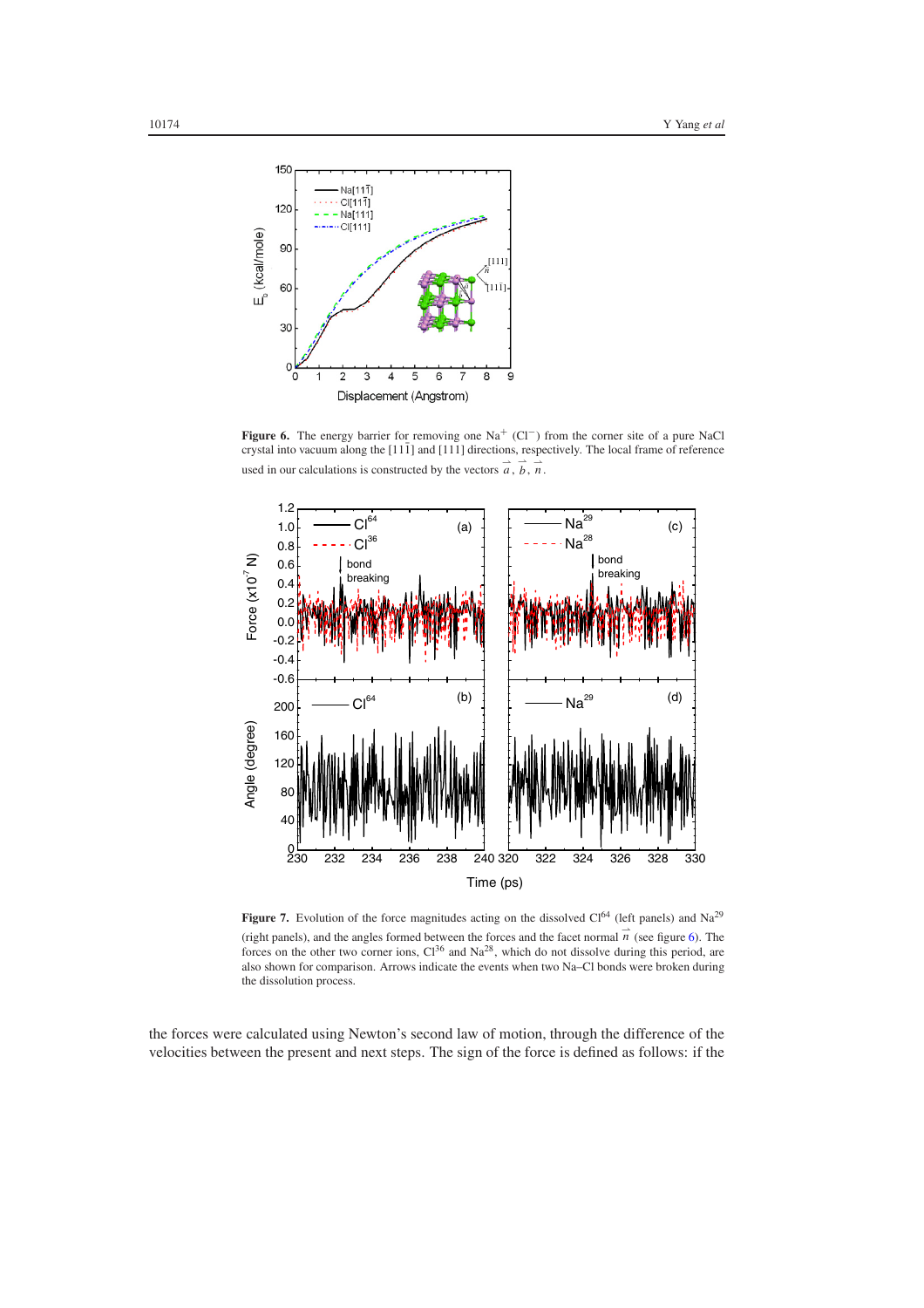force points inside the crystal, the sign is negative; if it points away from the crystal, the sign is positive. Because the nanocrystal translates and rotates in liquid water, we used a local frame as reference to describe the motions of the corner ions, and to calculate the directions of the forces. The local reference frame is defined by the crystal facet and its normal  $\hat{n}$  (figure [6\)](#page-9-0). The magnitudes of instant forces acting on the dissolved ions are shown in figures [7\(](#page-9-1)a) and (c), and their directions measured by the angles between the forces and the normal of the facet are given in figures [7\(](#page-9-1)b) and (d). The force on the other two undissolved corner ions,  $Cl^{36}$  and Na<sup>28</sup>, is also shown for comparison.

In figure [7,](#page-9-1) the dissolution forces oscillate strongly during the dissolution processes for both Cl<sup>−</sup> and Na<sup>+</sup> ions. The direction of the forces can change quickly from pointing inside to pointing outside the crystal. At the onset of the ion dissolution (indicated by vertical arrows), the forces on the dissolved ions increase significantly, pointing outward with the angle of  $\sim$ 90°. This corresponds to the breaking of two Na–Cl bonds simultaneously along the [11 $\overline{1}$ ] directions, consistent with our previous discussions [\[8\]](#page-12-7).

In order to study the ion motions, we calculated the velocities of the Na<sup>+</sup> and Cl−. We determined the angle between the velocity of the dissolved ions and the normal of the crystal facet  $\overrightarrow{n}$  from the following equation,

$$
\cos \phi = \frac{\vec{v} \cdot \vec{n}}{|\vec{v}| \cdot |\vec{n}|}.
$$
\n(5)

Just before their dissolution, the average angle  $\phi$  for Cl<sup>64</sup> (from 230 to 240 ps) is 91.5° and for Na<sup>29</sup> (from 320 to 330 ps) is 85.4°. Both are close to 90°. Statistical distribution of the angle  $\phi$ for the dissolved ions reveals that the maxima of the appearing times of  $\phi$  are located at ∼90°. This indicates that, at the early stage of salt dissolution, the dissolved ions would move along the pathway along  $[11\overline{1}]$  and equivalent directions, which is an averaged and the most probable direction, rather than [111] (corresponding angle  $\phi = 0$ ). The discussion based on figure [6](#page-9-0) is in fact the averaged effect of the path selection.

*3.2.3. Water dynamics around the nanocrystal.* After an ion is dissolved into water, the other ions at equivalent crystal sites remain in the crystal. The dissolution process is accompanied with a sharp increase of the water coordination numbers, that is, the density fluctuations of the water molecules around the ions. For instance, the number of water molecules in the first hydration shell of corner site Cl<sup>−</sup> can vary from 0 to 7. This is actually the microscopic reason for the calculated dissolution forces in figure [7,](#page-9-1) which finally dissolves the NaCl nanocrystal. The fluctuations are further studied in our simulations of liquid water (modelled by 625 water molecules in a periodic box) at 350 K. The local density of the water molecules shows a broad distribution and obeys the Gaussian distribution.

## *3.3. Ions after dissolution*

As described above and shown in figure [1,](#page-2-0) the ions from the NaCl nanocrystal enter the water when it starts to dissolve. They exist mainly as separated single Na<sup>+</sup> or Cl<sup>−</sup> ions and form threedimensional hydration shells in the solution. Some neutral NaCl pairs are also possible in the solution. The ion pair breaks into separate Na<sup>+</sup> and Cl<sup>−</sup> ions, which are more stable hydration structures in liquid water. During the onset of the crystal dissolution process, dissolved  $Na<sup>+</sup>$ and Cl<sup>−</sup> ions in the solution could also re-adsorb on the crystal surface, as observed in our simulation at *t* ∼ 3298 ps. These surface-bound ions also play an important role during the dissolution process to maintain the charge neutrality of the nanocrystal, and help to dissolve other strongly bound ions with the same charge which otherwise do not dissolve directly.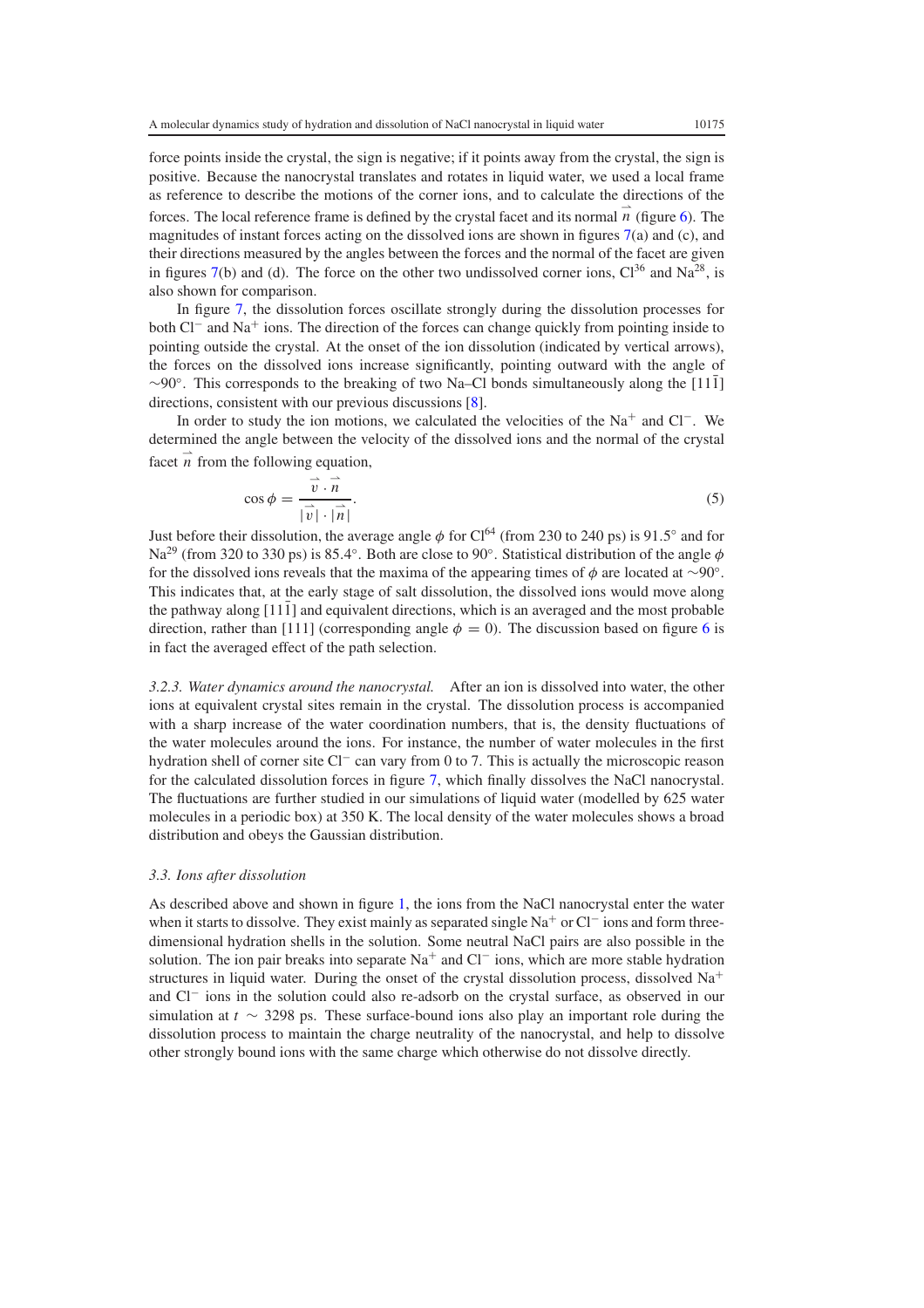#### **4. Conclusions**

Based on molecular dynamics simulations, the dynamical and statistical properties of a NaCl nanocrystal in liquid water were investigated.

Before dissolution, the number of water molecules in the first hydration shell of the nanocrystal is found to fluctuate with significant amplitude, and the Cl<sup>−</sup> ion usually accommodates more water molecules around it than  $Na<sup>+</sup>$  ion does. The radial distribution of water molecules shows three peaks around the nanocrystal, which is a reflection of the main feature of the hydration shell of the nanocrystal. The kinetic energy distribution of the single ion at different positions is calculated. The vibrational spectra of the nanocrystal and its surrounding water were calculated through the Fourier transformation of velocity–velocity auto-correlation functions, and were compared with the existing experiments.

We have further discussed the dissolution dynamics of the nanocrystal in liquid water. Our statistical analysis showed that most dissolution events started from corner sites, though an event that started from an edge site was also observed. Most ions get dissolved into water by breaking two of the three ionic bonds simultaneously, along a most probable direction of [111]. Once an ion is dissolved, it is often followed by a counter ion, maintaining the minimal of charge separation. We expect that the ion sequence of Cl<sup>−</sup>, Na<sup>+</sup>, Cl<sup>−</sup>, Na<sup>+</sup>,... observed in our MD simulations can be tested by future experiment. After dissolution, some ions can re-adsorb on the nanocrystal surface, which shows the influence on the dissolution of the other ions.

#### **Acknowledgments**

The work was partly supported by the NSF of China and the Humboldt Research Award (EGW). We acknowledge Shiwu Gao and Lifang Xu for many helpful discussions.

#### **Appendix**

The velocity distribution function of a single particle is

$$
f(v) = 4\pi \left(\frac{m}{2\pi k_{\rm B}T}\right)^{\frac{3}{2}} v^2 e^{-\frac{m}{2k_{\rm B}T}v^2}.
$$
 (A.1)

Let

$$
C_1 = 4\pi \left(\frac{m}{2\pi k_{\rm B}T}\right)^{\frac{3}{2}}, \qquad C_2 = \frac{m}{2k_{\rm B}T}.
$$

For a kinetic energy distribution, the variable changes to  $E_k = \frac{1}{2}mv^2$ , its inverse function is  $v(E_k) = \sqrt{\frac{2E_k}{m}}$ , and its distribution function is

$$
p(E_{k}) = f(v(E_{k}))v'(E_{k}) = C_{1}\frac{2E_{k}}{m}e^{-C_{2}\frac{2E_{k}}{m}}\frac{1}{\sqrt{2mE_{k}}} = C_{1}\sqrt{\frac{2E_{k}}{m^{3}}}e^{-C_{2}\frac{2E_{k}}{m}}.
$$

Making use of the values of  $C_1$  and  $C_2$ , we get

$$
p(E_k) = f(v(E_k))v'(E_k) = C_1 \frac{2E_k}{m} e^{-C_2 \frac{2E_k}{m}} \frac{1}{\sqrt{2mE_k}} = 4\pi \left(\frac{1}{2\pi k_B T}\right)^{\frac{3}{2}} \sqrt{2E_k} e^{-\frac{E_k}{k_B T}},
$$
  
\n
$$
p(E_k) = 2\pi \left(\frac{1}{\pi k_B T}\right)^{\frac{3}{2}} \sqrt{E_k} e^{-\frac{E_k}{k_B T}}.
$$
\n(A.2)

This is the kinetic energy distribution of a single particle in a thermal equilibration system.